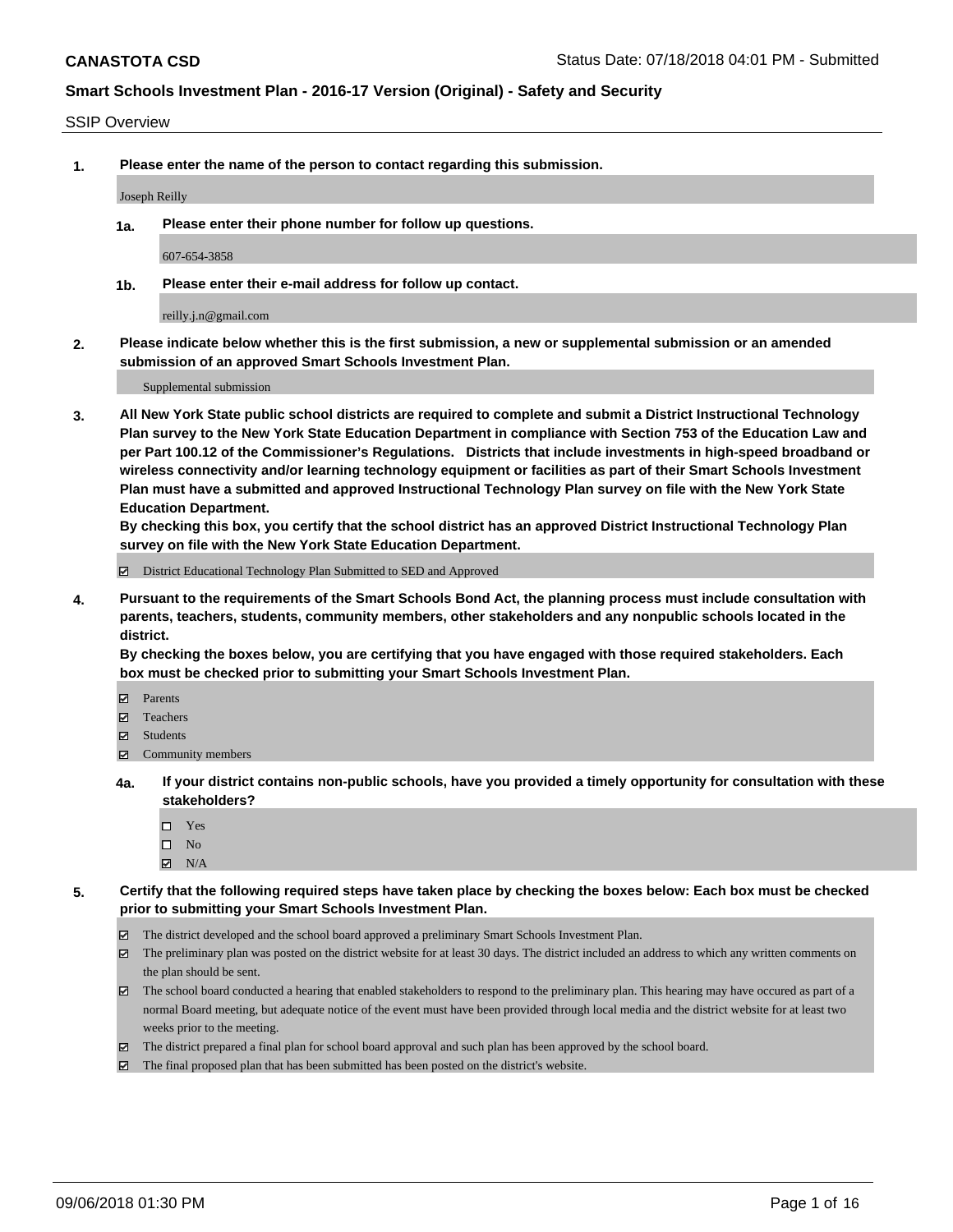SSIP Overview

**5a. Please upload the proposed Smart Schools Investment Plan (SSIP) that was posted on the district's website, along with any supporting materials. Note that this should be different than your recently submitted Educational Technology Survey. The Final SSIP, as approved by the School Board, should also be posted on the website and remain there during the course of the projects contained therein.**

CCSD Smart Schools.pdf

**5b. Enter the webpage address where the final Smart Schools Investment Plan is posted. The Plan should remain posted for the life of the included projects.**

http://www.canastotacsd.org/Page/2203

**6. Please enter an estimate of the total number of students and staff that will benefit from this Smart Schools Investment Plan based on the cumulative projects submitted to date.**

1,500

**7. An LEA/School District may partner with one or more other LEA/School Districts to form a consortium to pool Smart Schools Bond Act funds for a project that meets all other Smart School Bond Act requirements. Each school district participating in the consortium will need to file an approved Smart Schools Investment Plan for the project and submit a signed Memorandum of Understanding that sets forth the details of the consortium including the roles of each respective district.**

 $\Box$  The district plans to participate in a consortium to partner with other school district(s) to implement a Smart Schools project.

### **8. Please enter the name and 6-digit SED Code for each LEA/School District participating in the Consortium.**

| Partner LEA/District | <b>ISED BEDS Code</b> |
|----------------------|-----------------------|
| (No Response)        | (No Response)         |

### **9. Please upload a signed Memorandum of Understanding with all of the participating Consortium partners.**

(No Response)

**10. Your district's Smart Schools Bond Act Allocation is:**

\$1,357,966

**11. Enter the budget sub-allocations by category that you are submitting for approval at this time. If you are not budgeting SSBA funds for a category, please enter 0 (zero.) If the value entered is \$0, you will not be required to complete that survey question.**

|                                       | Sub-<br><b>Allocations</b> |
|---------------------------------------|----------------------------|
| School Connectivity                   | $\mathbf 0$                |
| Connectivity Projects for Communities | $\overline{0}$             |
| <b>Classroom Technology</b>           | $\Omega$                   |
| Pre-Kindergarten Classrooms           | $\overline{0}$             |
| Replace Transportable Classrooms      |                            |
| High-Tech Security Features           | 1,020,092                  |
| Totals:                               | 1,020,092                  |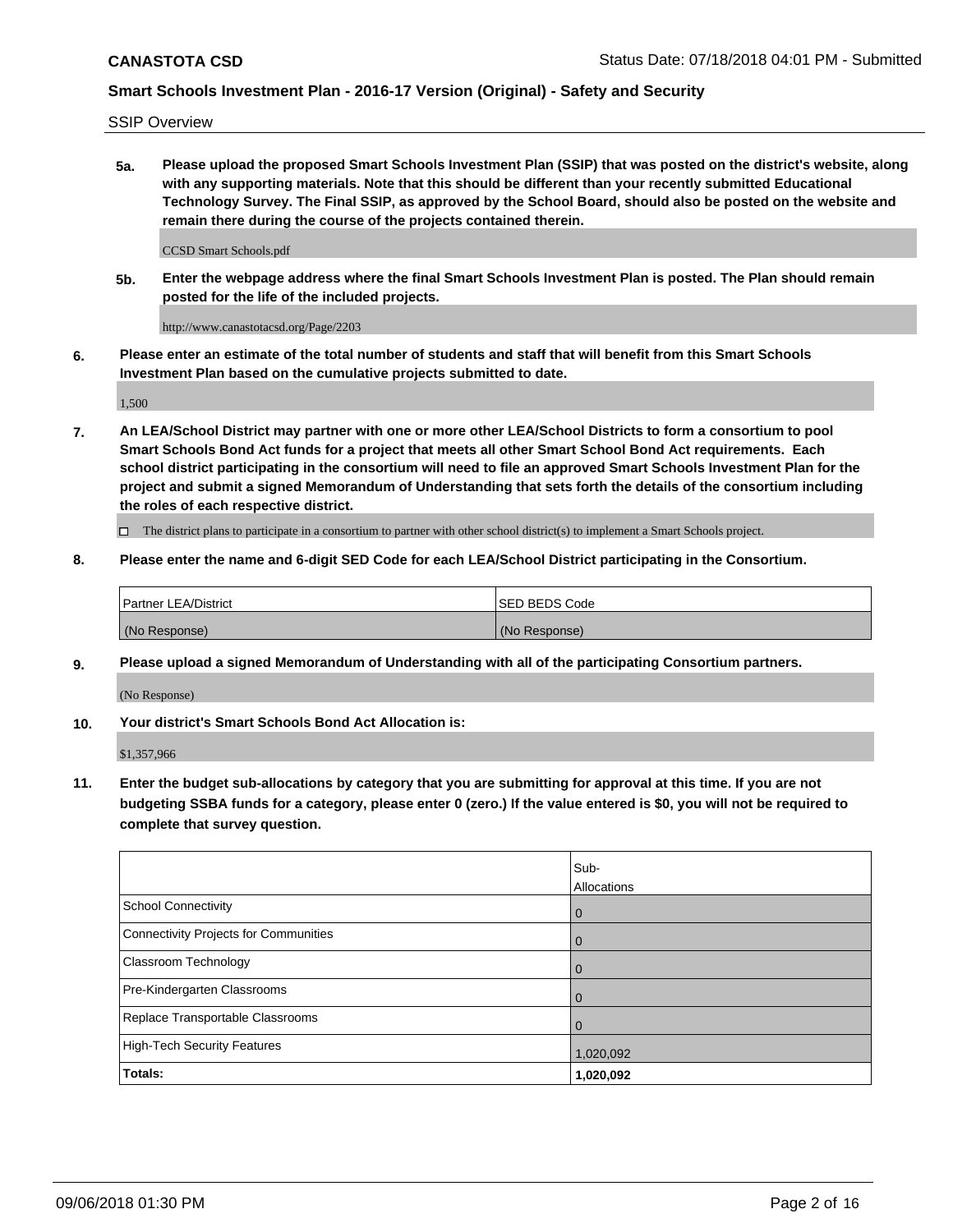School Connectivity

- **1. In order for students and faculty to receive the maximum benefit from the technology made available under the Smart Schools Bond Act, their school buildings must possess sufficient connectivity infrastructure to ensure that devices can be used during the school day. Smart Schools Investment Plans must demonstrate that:**
	- **• sufficient infrastructure that meets the Federal Communications Commission's 100 Mbps per 1,000 students standard currently exists in the buildings where new devices will be deployed, or**
	- **• is a planned use of a portion of Smart Schools Bond Act funds, or**
	- **• is under development through another funding source.**

**Smart Schools Bond Act funds used for technology infrastructure or classroom technology investments must increase the number of school buildings that meet or exceed the minimum speed standard of 100 Mbps per 1,000 students and staff within 12 months. This standard may be met on either a contracted 24/7 firm service or a "burstable" capability. If the standard is met under the burstable criteria, it must be:**

**1. Specifically codified in a service contract with a provider, and**

**2. Guaranteed to be available to all students and devices as needed, particularly during periods of high demand, such as computer-based testing (CBT) periods.**

**Please describe how your district already meets or is planning to meet this standard within 12 months of plan submission.**

(No Response)

**1a. If a district believes that it will be impossible to meet this standard within 12 months, it may apply for a waiver of this requirement, as described on the Smart Schools website. The waiver must be filed and approved by SED prior to submitting this survey.**

 $\Box$  By checking this box, you are certifying that the school district has an approved waiver of this requirement on file with the New York State Education Department.

#### **2. Connectivity Speed Calculator (Required)**

|                         | Number of<br><b>Students</b> | Multiply by<br>100 Kbps | Divide by 1000 Current Speed<br>to Convert to<br>Required<br>l Speed in Mb | lin Mb           | Expected<br>Speed to be<br>Attained Within   Required<br>12 Months | <b>Expected Date</b><br>When<br>Speed Will be<br>Met |
|-------------------------|------------------------------|-------------------------|----------------------------------------------------------------------------|------------------|--------------------------------------------------------------------|------------------------------------------------------|
| <b>Calculated Speed</b> | (No<br>Response)             | (No Response)           | (No<br>Response)                                                           | (No<br>Response) | (No<br>Response)                                                   | (No<br>Response)                                     |

**3. Describe how you intend to use Smart Schools Bond Act funds for high-speed broadband and/or wireless connectivity projects in school buildings.**

(No Response)

**4. Describe the linkage between the district's District Instructional Technology Plan and the proposed projects. (There should be a link between your response to this question and your response to Question 1 in Part E. Curriculum and Instruction "What are the district's plans to use digital connectivity and technology to improve teaching and learning?)**

(No Response)

**5. If the district wishes to have students and staff access the Internet from wireless devices within the school building, or in close proximity to it, it must first ensure that it has a robust Wi-Fi network in place that has sufficient bandwidth to meet user demand.**

**Please describe how you have quantified this demand and how you plan to meet this demand.**

(No Response)

**6. As indicated on Page 5 of the guidance, the Office of Facilities Planning will have to conduct a preliminary review**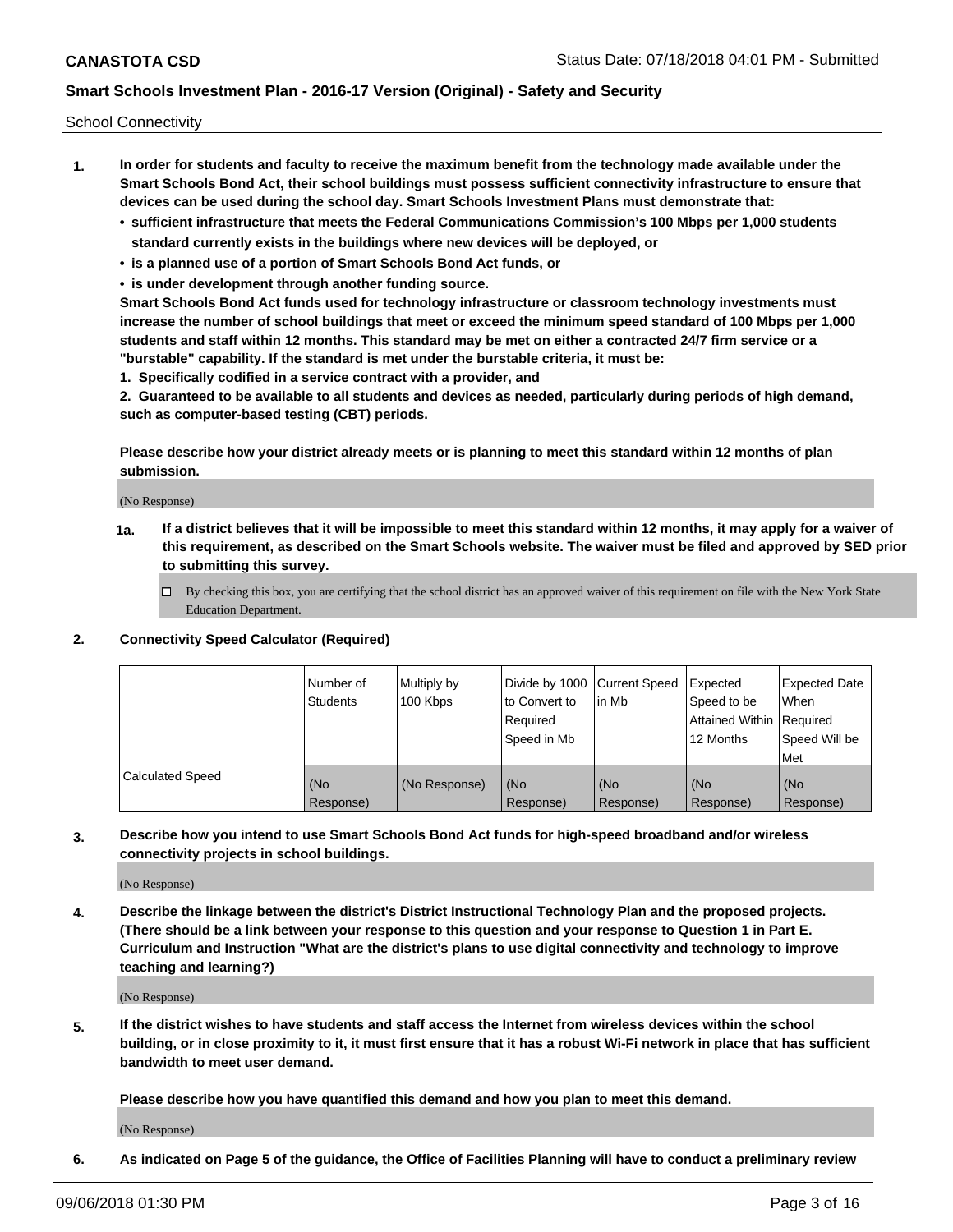School Connectivity

**of all capital projects, including connectivity projects.**

**Please indicate on a separate row each project number given to you by the Office of Facilities Planning.**

| Project Number |  |
|----------------|--|
|                |  |
| (No Response)  |  |
|                |  |

**7. Certain high-tech security and connectivity infrastructure projects may be eligible for an expedited review process as determined by the Office of Facilities Planning.**

**Was your project deemed eligible for streamlined review?**

(No Response)

**8. Include the name and license number of the architect or engineer of record.**

| Name          | License Number |
|---------------|----------------|
| (No Response) | (No Response)  |

**9. If you are submitting an allocation for School Connectivity complete this table. Note that the calculated Total at the bottom of the table must equal the Total allocation for this category that you entered in the SSIP Overview overall budget.** 

|                                            | Sub-              |
|--------------------------------------------|-------------------|
|                                            | <b>Allocation</b> |
| Network/Access Costs                       | (No Response)     |
| <b>Outside Plant Costs</b>                 | (No Response)     |
| School Internal Connections and Components | (No Response)     |
| <b>Professional Services</b>               | (No Response)     |
| Testing                                    | (No Response)     |
| <b>Other Upfront Costs</b>                 | (No Response)     |
| <b>Other Costs</b>                         | (No Response)     |
| Totals:                                    | 0                 |

**10. Please detail the type, quantity, per unit cost and total cost of the eligible items under each sub-category. This is especially important for any expenditures listed under the "Other" category. All expenditures must be eligible for tax-exempt financing to be reimbursed through the SSBA. Sufficient detail must be provided so that we can verify this is the case. If you have any questions, please contact us directly through smartschools@nysed.gov. NOTE: Wireless Access Points should be included in this category, not under Classroom Educational Technology, except those that will be loaned/purchased for nonpublic schools.**

| Select the allowable expenditure | Item to be purchased | Quantity      | Cost per Item | <b>Total Cost</b> |
|----------------------------------|----------------------|---------------|---------------|-------------------|
| type.                            |                      |               |               |                   |
| Repeat to add another item under |                      |               |               |                   |
| each type.                       |                      |               |               |                   |
| (No Response)                    | (No Response)        | (No Response) | (No Response) | (No Response)     |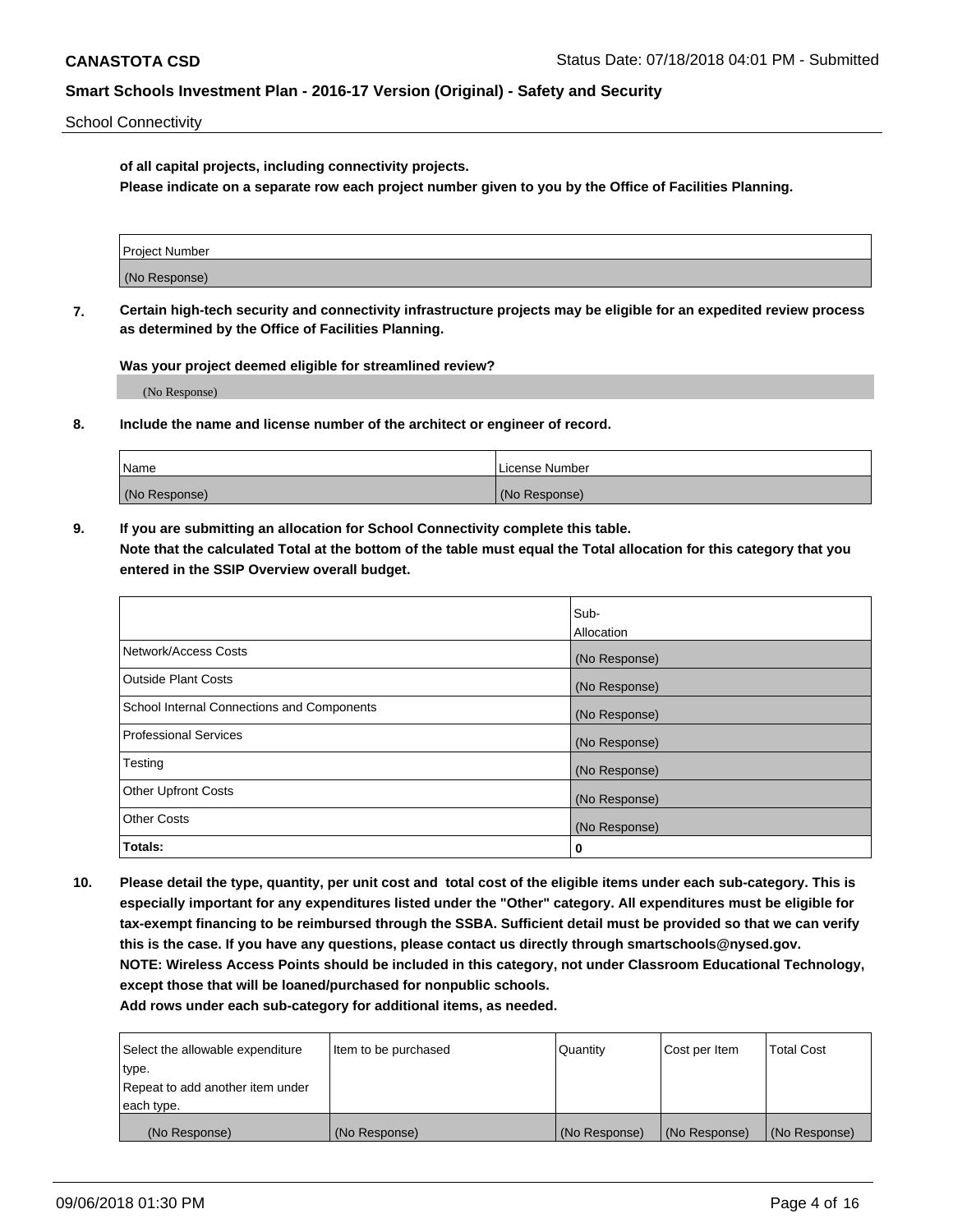Community Connectivity (Broadband and Wireless)

**1. Describe how you intend to use Smart Schools Bond Act funds for high-speed broadband and/or wireless connectivity projects in the community.**

(No Response)

**2. Please describe how the proposed project(s) will promote student achievement and increase student and/or staff access to the Internet in a manner that enhances student learning and/or instruction outside of the school day and/or school building.**

(No Response)

**3. Community connectivity projects must comply with all the necessary local building codes and regulations (building and related permits are not required prior to plan submission).**

 $\Box$  I certify that we will comply with all the necessary local building codes and regulations.

**4. Please describe the physical location of the proposed investment.**

(No Response)

**5. Please provide the initial list of partners participating in the Community Connectivity Broadband Project, along with their Federal Tax Identification (Employer Identification) number.**

| <b>Project Partners</b> | Federal ID#   |
|-------------------------|---------------|
| (No Response)           | (No Response) |

**6. If you are submitting an allocation for Community Connectivity, complete this table.**

**Note that the calculated Total at the bottom of the table must equal the Total allocation for this category that you entered in the SSIP Overview overall budget.**

|                                    | Sub-Allocation |
|------------------------------------|----------------|
| Network/Access Costs               | (No Response)  |
| <b>Outside Plant Costs</b>         | (No Response)  |
| <b>Tower Costs</b>                 | (No Response)  |
| <b>Customer Premises Equipment</b> | (No Response)  |
| <b>Professional Services</b>       | (No Response)  |
| Testing                            | (No Response)  |
| <b>Other Upfront Costs</b>         | (No Response)  |
| <b>Other Costs</b>                 | (No Response)  |
| Totals:                            | 0              |

**7. Please detail the type, quantity, per unit cost and total cost of the eligible items under each sub-category. This is especially important for any expenditures listed under the "Other" category. All expenditures must be capital-bond eligible to be reimbursed through the SSBA. If you have any questions, please contact us directly through smartschools@nysed.gov.**

| Select the allowable expenditure | Item to be purchased | Quantity      | Cost per Item | <b>Total Cost</b> |
|----------------------------------|----------------------|---------------|---------------|-------------------|
| type.                            |                      |               |               |                   |
| Repeat to add another item under |                      |               |               |                   |
| each type.                       |                      |               |               |                   |
| (No Response)                    | (No Response)        | (No Response) | (No Response) | (No Response)     |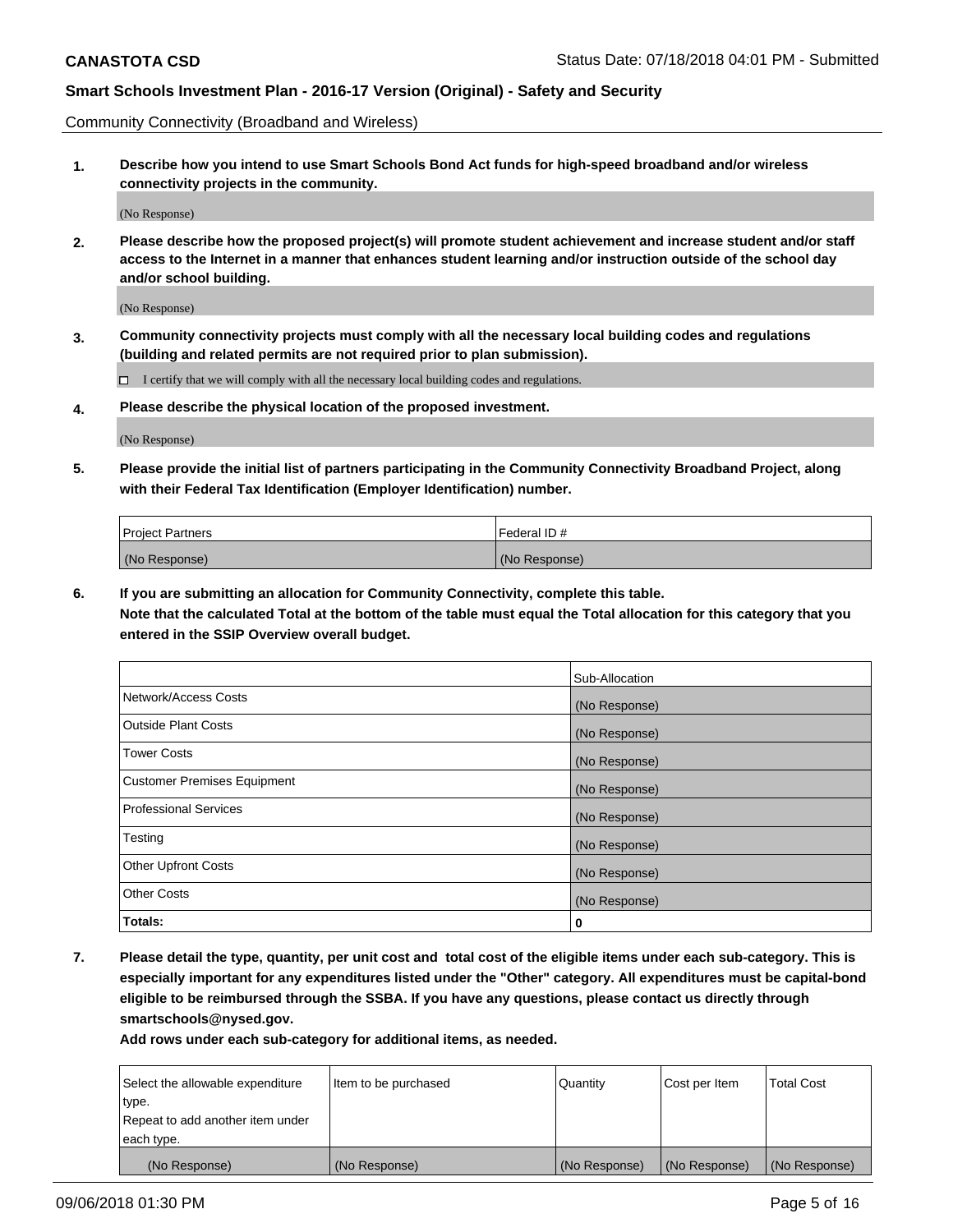#### Classroom Learning Technology

**1. In order for students and faculty to receive the maximum benefit from the technology made available under the Smart Schools Bond Act, their school buildings must possess sufficient connectivity infrastructure to ensure that devices can be used during the school day. Smart Schools Investment Plans must demonstrate that sufficient infrastructure that meets the Federal Communications Commission's 100 Mbps per 1,000 students standard currently exists in the buildings where new devices will be deployed, or is a planned use of a portion of Smart Schools Bond Act funds, or is under development through another funding source. Smart Schools Bond Act funds used for technology infrastructure or classroom technology investments must increase the number of school buildings that meet or exceed the minimum speed standard of 100 Mbps per 1,000 students and staff within 12 months. This standard may be met on either a contracted 24/7 firm service or a**

**"burstable" capability. If the standard is met under the burstable criteria, it must be:**

**1. Specifically codified in a service contract with a provider, and**

**2. Guaranteed to be available to all students and devices as needed, particularly during periods of high demand, such as computer-based testing (CBT) periods.**

**Please describe how your district already meets or is planning to meet this standard within 12 months of plan submission.**

(No Response)

- **1a. If a district believes that it will be impossible to meet this standard within 12 months, it may apply for a waiver of this requirement, as described on the Smart Schools website. The waiver must be filed and approved by SED prior to submitting this survey.**
	- By checking this box, you are certifying that the school district has an approved waiver of this requirement on file with the New York State Education Department.

#### **2. Connectivity Speed Calculator (Required)**

|                         | l Number of<br>Students | Multiply by<br>100 Kbps | to Convert to<br>Required<br>Speed in Mb | Divide by 1000 Current Speed Expected<br>l in Mb | Speed to be<br>Attained Within Required<br>12 Months | <b>Expected Date</b><br>When<br>Speed Will be<br>Met |
|-------------------------|-------------------------|-------------------------|------------------------------------------|--------------------------------------------------|------------------------------------------------------|------------------------------------------------------|
| <b>Calculated Speed</b> | (No<br>Response)        | (No Response)           | (No<br>Response)                         | (No<br>Response)                                 | (No<br>Response)                                     | (No<br>Response)                                     |

**3. If the district wishes to have students and staff access the Internet from wireless devices within the school building, or in close proximity to it, it must first ensure that it has a robust Wi-Fi network in place that has sufficient bandwidth to meet user demand.**

**Please describe how you have quantified this demand and how you plan to meet this demand.**

(No Response)

**4. All New York State public school districts are required to complete and submit an Instructional Technology Plan survey to the New York State Education Department in compliance with Section 753 of the Education Law and per Part 100.12 of the Commissioner's Regulations.**

**Districts that include educational technology purchases as part of their Smart Schools Investment Plan must have a submitted and approved Instructional Technology Plan survey on file with the New York State Education Department.**

- $\Box$  By checking this box, you are certifying that the school district has an approved Instructional Technology Plan survey on file with the New York State Education Department.
- **5. Describe the devices you intend to purchase and their compatibility with existing or planned platforms or systems. Specifically address the adequacy of each facility's electrical, HVAC and other infrastructure necessary to install and support the operation of the planned technology.**

(No Response)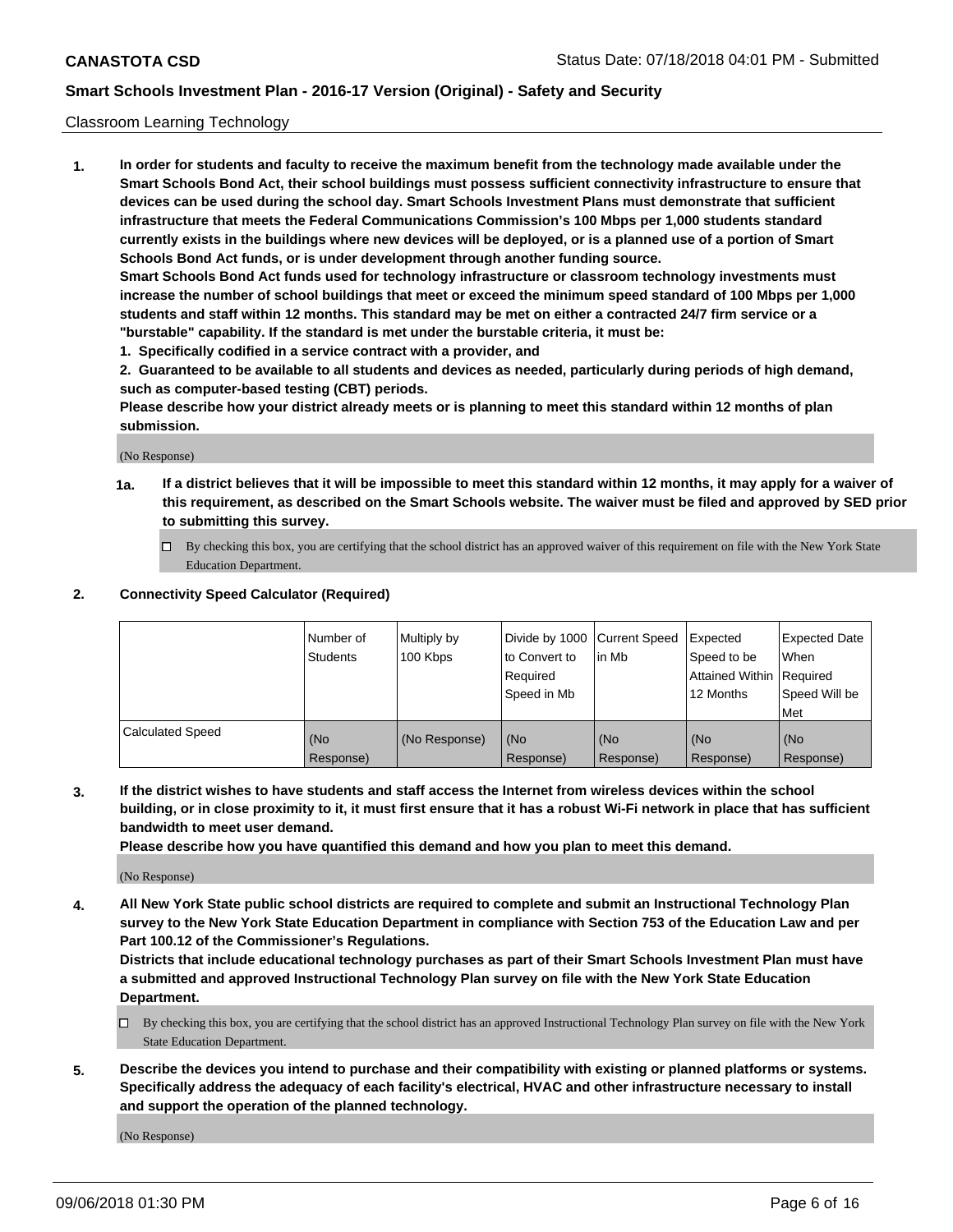#### Classroom Learning Technology

- **6. Describe how the proposed technology purchases will:**
	- **> enhance differentiated instruction;**
	- **> expand student learning inside and outside the classroom;**
	- **> benefit students with disabilities and English language learners; and**
	- **> contribute to the reduction of other learning gaps that have been identified within the district.**

**The expectation is that districts will place a priority on addressing the needs of students who struggle to succeed in a rigorous curriculum. Responses in this section should specifically address this concern and align with the district's Instructional Technology Plan (in particular Question 2 of E. Curriculum and Instruction: "Does the district's instructional technology plan address the needs of students with disabilities to ensure equitable access to instruction, materials and assessments?" and Question 3 of the same section: "Does the district's instructional technology plan address the provision of assistive technology specifically for students with disabilities to ensure access to and participation in the general curriculum?"**

(No Response)

**7. Where appropriate, describe how the proposed technology purchases will enhance ongoing communication with parents and other stakeholders and help the district facilitate technology-based regional partnerships, including distance learning and other efforts.**

(No Response)

**8. Describe the district's plan to provide professional development to ensure that administrators, teachers and staff can employ the technology purchased to enhance instruction successfully.**

**Note: This response should be aligned and expanded upon in accordance with your district's response to Question 1 of F. Professional Development of your Instructional Technology Plan: "Please provide a summary of professional development offered to teachers and staff, for the time period covered by this plan, to support technology to enhance teaching and learning. Please include topics, audience and method of delivery within your summary."**

(No Response)

- **9. Districts must contact the SUNY/CUNY teacher preparation program that supplies the largest number of the district's new teachers to request advice on innovative uses and best practices at the intersection of pedagogy and educational technology.**
	- By checking this box, you certify that you have contacted the SUNY/CUNY teacher preparation program that supplies the largest number of your new teachers to request advice on these issues.
	- **9a. Please enter the name of the SUNY or CUNY Institution that you contacted.**

(No Response)

**9b. Enter the primary Institution phone number.**

(No Response)

**9c. Enter the name of the contact person with whom you consulted and/or will be collaborating with on innovative uses of technology and best practices.**

(No Response)

**10. A district whose Smart Schools Investment Plan proposes the purchase of technology devices and other hardware must account for nonpublic schools in the district.**

**Are there nonpublic schools within your school district?**

Yes

 $\square$  No

**11. Nonpublic Classroom Technology Loan Calculator**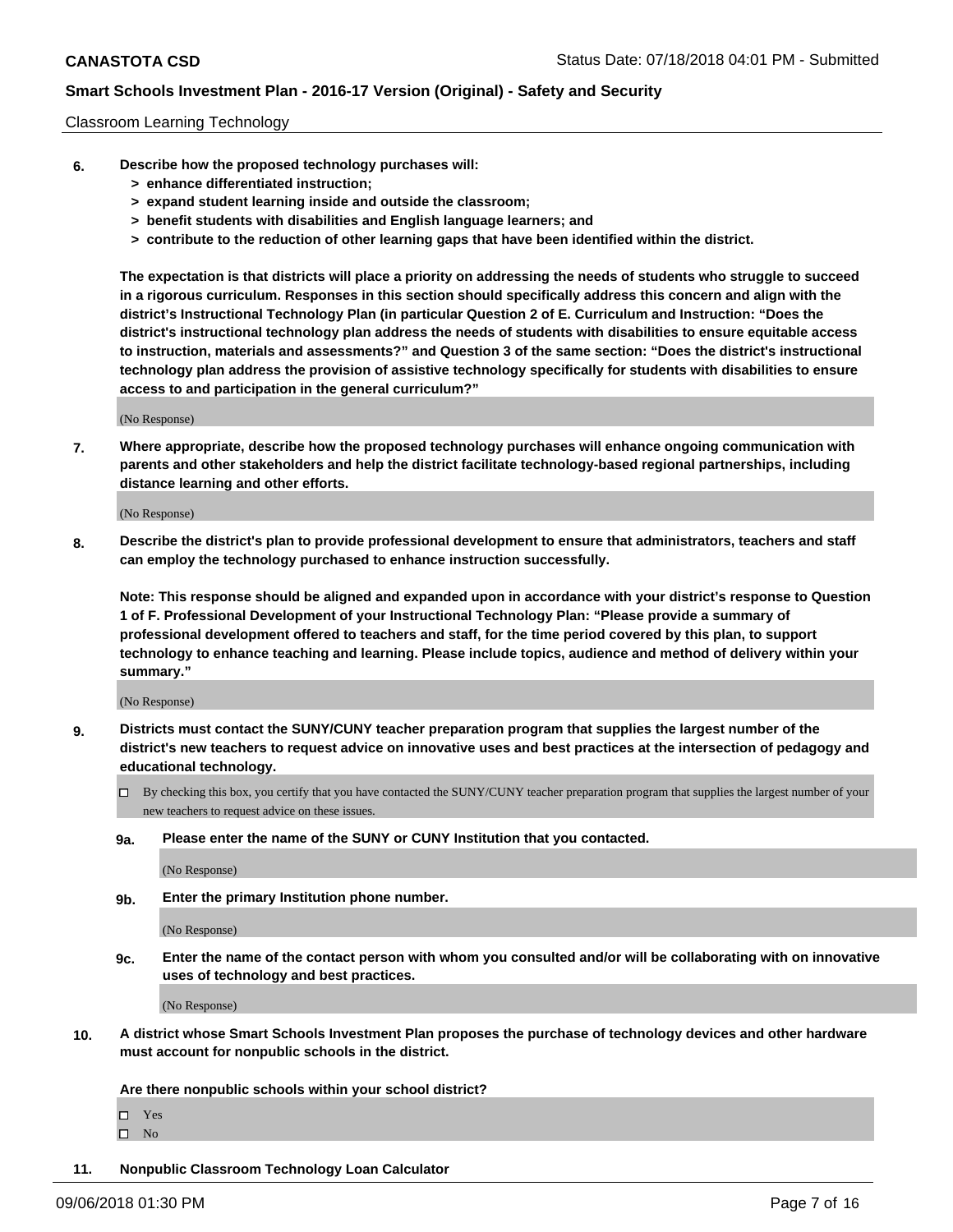#### Classroom Learning Technology

**The Smart Schools Bond Act provides that any Classroom Learning Technology purchases made using Smart Schools funds shall be lent, upon request, to nonpublic schools in the district. However, no school district shall be required to loan technology in amounts greater than the total obtained and spent on technology pursuant to the Smart Schools Bond Act and the value of such loan may not exceed the total of \$250 multiplied by the nonpublic school enrollment in the base year at the time of enactment. See:**

**http://www.p12.nysed.gov/mgtserv/smart\_schools/docs/Smart\_Schools\_Bond\_Act\_Guidance\_04.27.15\_Final.pdf.**

|                                       | 1. Classroom<br>Technology<br>Sub-allocation | 2. Public<br>l Enrollment<br>(2014-15) | l 3. Nonpublic<br>l Enrollment<br>$(2014 - 15)$ | l 4. Sum of<br>l Public and<br>l Nonpublic<br>Enrollment                                      | 15. Total Per<br>Pupil Sub-<br>l allocation | l 6. Total<br>Nonpublic Loan<br>Amount |
|---------------------------------------|----------------------------------------------|----------------------------------------|-------------------------------------------------|-----------------------------------------------------------------------------------------------|---------------------------------------------|----------------------------------------|
| Calculated Nonpublic Loan<br>l Amount |                                              |                                        |                                                 | (No Response)   (No Response)   (No Response)   (No Response)   (No Response)   (No Response) |                                             |                                        |

**12. To ensure the sustainability of technology purchases made with Smart Schools funds, districts must demonstrate a long-term plan to maintain and replace technology purchases supported by Smart Schools Bond Act funds. This sustainability plan shall demonstrate a district's capacity to support recurring costs of use that are ineligible for Smart Schools Bond Act funding such as device maintenance, technical support, Internet and wireless fees, maintenance of hotspots, staff professional development, building maintenance and the replacement of incidental items. Further, such a sustainability plan shall include a long-term plan for the replacement of purchased devices and equipment at the end of their useful life with other funding sources.**

 $\Box$  By checking this box, you certify that the district has a sustainability plan as described above.

**13. Districts must ensure that devices purchased with Smart Schools Bond funds will be distributed, prepared for use, maintained and supported appropriately. Districts must maintain detailed device inventories in accordance with generally accepted accounting principles.**

By checking this box, you certify that the district has a distribution and inventory management plan and system in place.

**14. If you are submitting an allocation for Classroom Learning Technology complete this table. Note that the calculated Total at the bottom of the table must equal the Total allocation for this category that you entered in the SSIP Overview overall budget.**

|                          | Sub-Allocation |
|--------------------------|----------------|
| Interactive Whiteboards  | (No Response)  |
| <b>Computer Servers</b>  | (No Response)  |
| <b>Desktop Computers</b> | (No Response)  |
| <b>Laptop Computers</b>  | (No Response)  |
| <b>Tablet Computers</b>  | (No Response)  |
| <b>Other Costs</b>       | (No Response)  |
| Totals:                  | 0              |

**15. Please detail the type, quantity, per unit cost and total cost of the eligible items under each sub-category. This is especially important for any expenditures listed under the "Other" category. All expenditures must be capital-bond eligible to be reimbursed through the SSBA. If you have any questions, please contact us directly through smartschools@nysed.gov.**

**Please specify in the "Item to be Purchased" field which specific expenditures and items are planned to meet the district's nonpublic loan requirement, if applicable.**

**NOTE: Wireless Access Points that will be loaned/purchased for nonpublic schools should ONLY be included in this category, not under School Connectivity, where public school districts would list them.**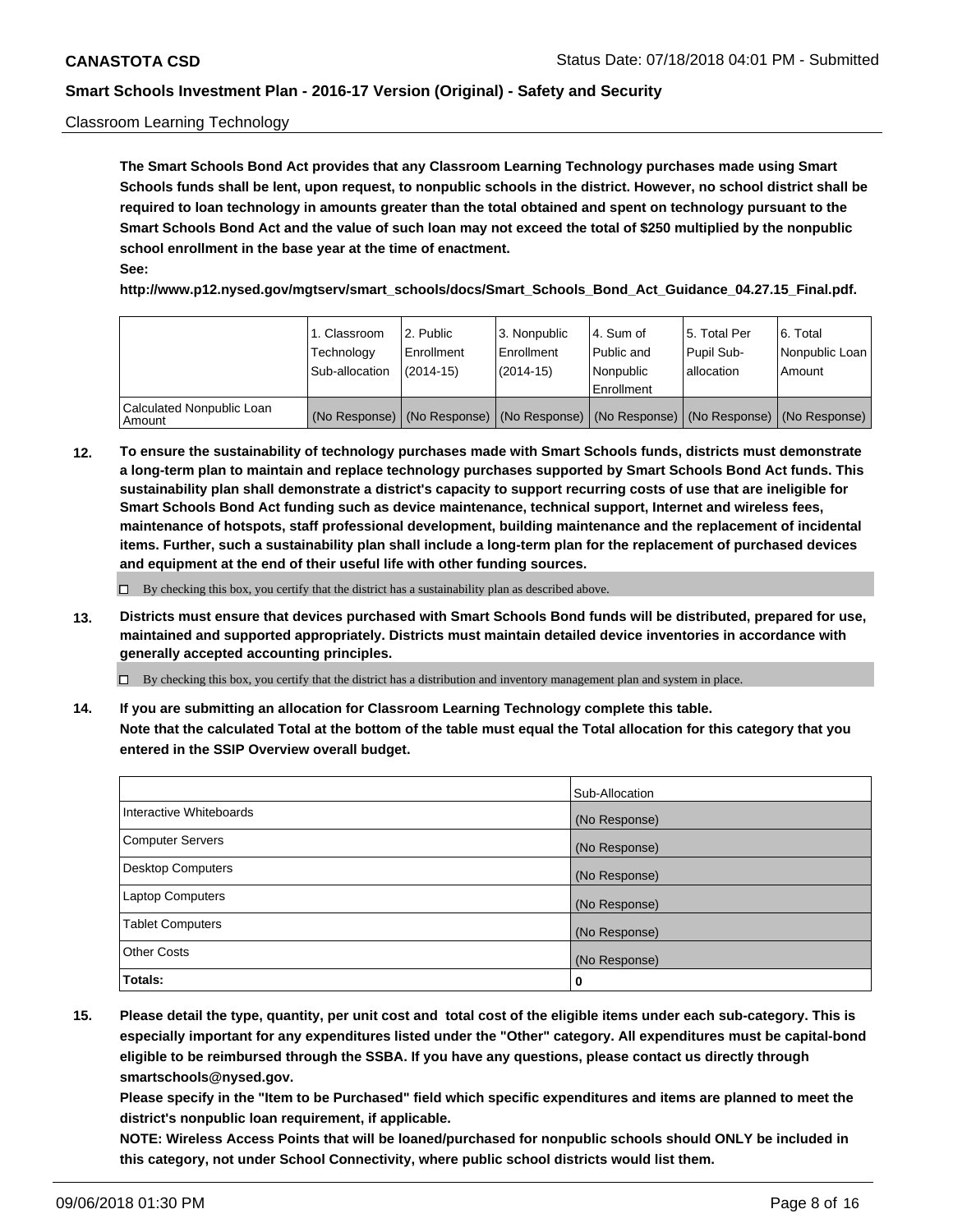Classroom Learning Technology

| Select the allowable expenditure | Iltem to be Purchased | Quantity      | Cost per Item | <b>Total Cost</b> |
|----------------------------------|-----------------------|---------------|---------------|-------------------|
| type.                            |                       |               |               |                   |
| Repeat to add another item under |                       |               |               |                   |
| each type.                       |                       |               |               |                   |
| (No Response)                    | (No Response)         | (No Response) | (No Response) | (No Response)     |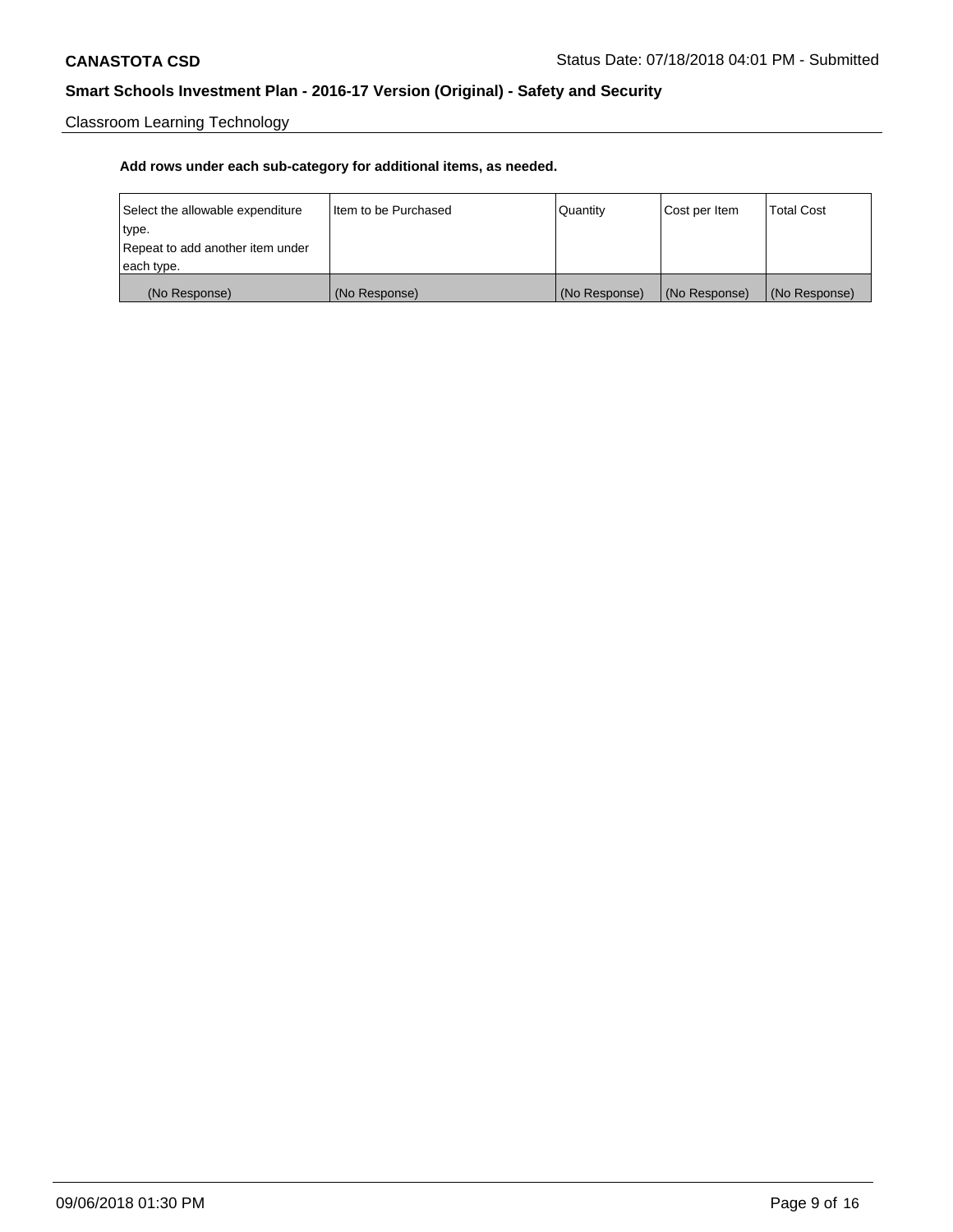#### Pre-Kindergarten Classrooms

**1. Provide information regarding how and where the district is currently serving pre-kindergarten students and justify the need for additional space with enrollment projections over 3 years.**

(No Response)

- **2. Describe the district's plan to construct, enhance or modernize education facilities to accommodate prekindergarten programs. Such plans must include:**
	- **Specific descriptions of what the district intends to do to each space;**
	- **An affirmation that pre-kindergarten classrooms will contain a minimum of 900 square feet per classroom;**
	- **The number of classrooms involved;**
	- **The approximate construction costs per classroom; and**
	- **Confirmation that the space is district-owned or has a long-term lease that exceeds the probable useful life of the improvements.**

(No Response)

**3. Smart Schools Bond Act funds may only be used for capital construction costs. Describe the type and amount of additional funds that will be required to support ineligible ongoing costs (e.g. instruction, supplies) associated with any additional pre-kindergarten classrooms that the district plans to add.**

(No Response)

**4. All plans and specifications for the erection, repair, enlargement or remodeling of school buildings in any public school district in the State must be reviewed and approved by the Commissioner. Districts that plan capital projects using their Smart Schools Bond Act funds will undergo a Preliminary Review Process by the Office of Facilities Planning.**

**Please indicate on a separate row each project number given to you by the Office of Facilities Planning.**

| Project Number |  |
|----------------|--|
| (No Response)  |  |
|                |  |

**5. If you have made an allocation for Pre-Kindergarten Classrooms, complete this table.**

**Note that the calculated Total at the bottom of the table must equal the Total allocation for this category that you entered in the SSIP Overview overall budget.**

|                                          | Sub-Allocation |
|------------------------------------------|----------------|
| Construct Pre-K Classrooms               | (No Response)  |
| Enhance/Modernize Educational Facilities | (No Response)  |
| <b>Other Costs</b>                       | (No Response)  |
| Totals:                                  | 0              |

**6. Please detail the type, quantity, per unit cost and total cost of the eligible items under each sub-category. This is especially important for any expenditures listed under the "Other" category. All expenditures must be capital-bond eligible to be reimbursed through the SSBA. If you have any questions, please contact us directly through smartschools@nysed.gov.**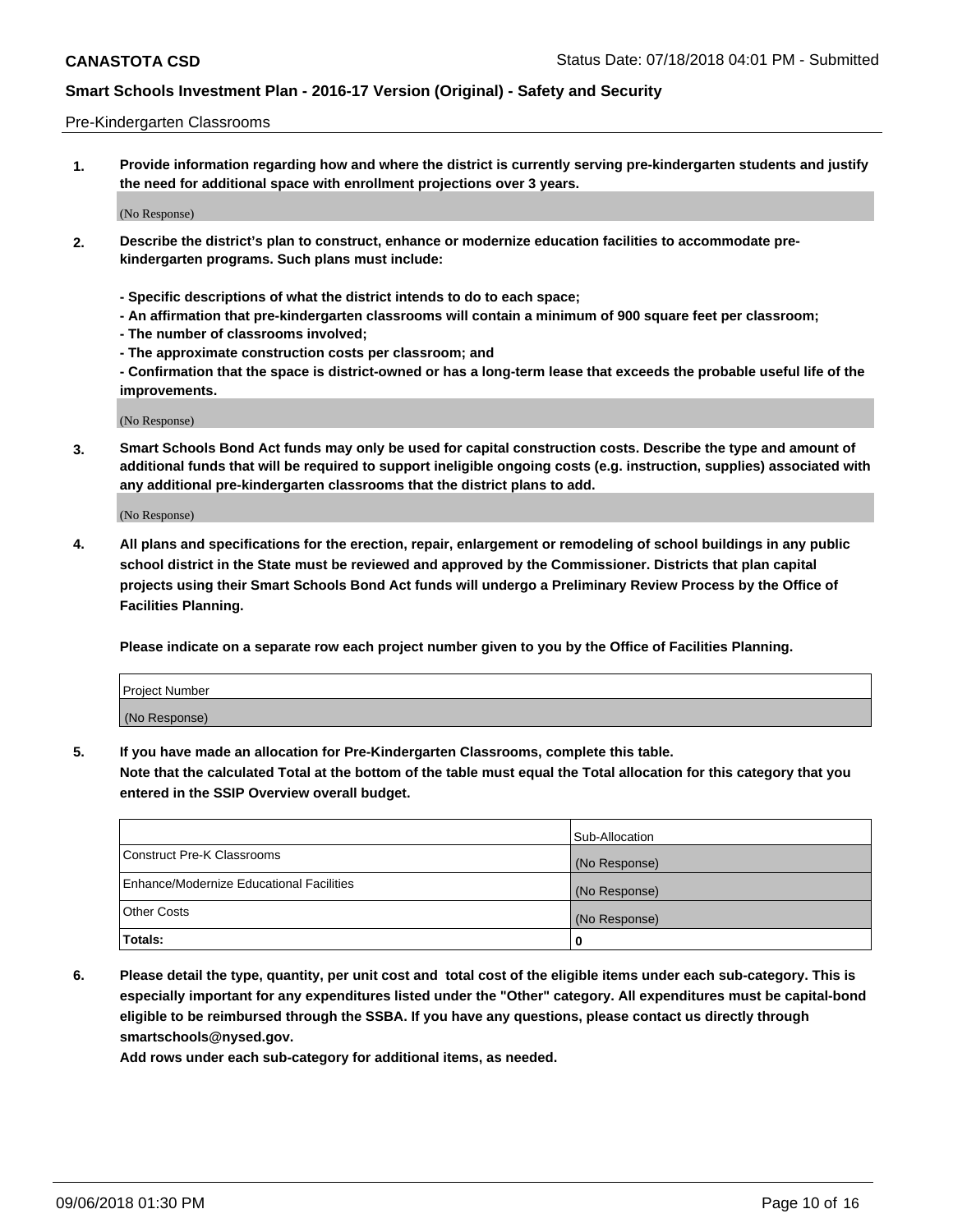Pre-Kindergarten Classrooms

| Select the allowable expenditure | Item to be purchased | Quantity      | Cost per Item | <b>Total Cost</b> |
|----------------------------------|----------------------|---------------|---------------|-------------------|
| type.                            |                      |               |               |                   |
| Repeat to add another item under |                      |               |               |                   |
| each type.                       |                      |               |               |                   |
| (No Response)                    | (No Response)        | (No Response) | (No Response) | (No Response)     |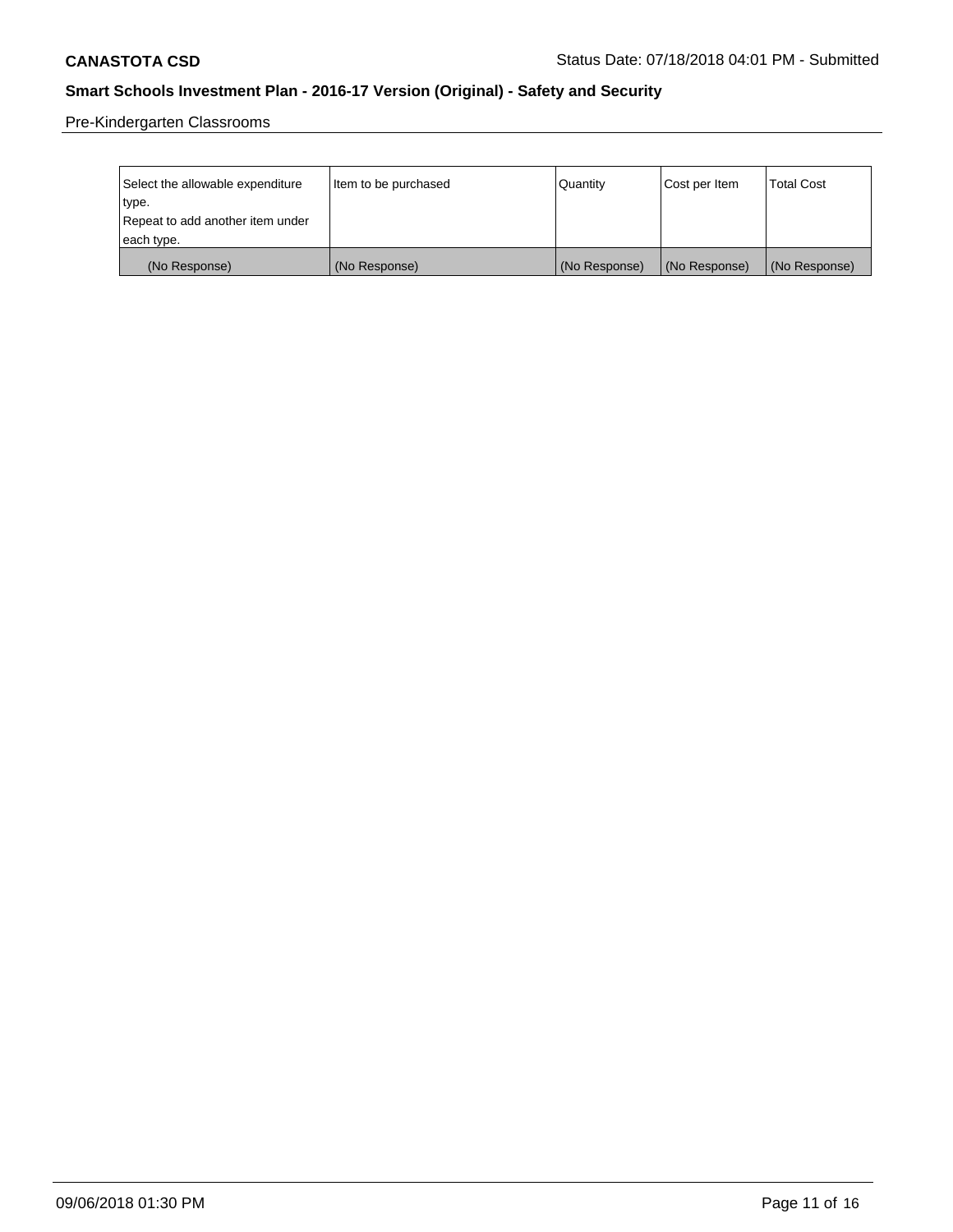Replace Transportable Classrooms

**1. Describe the district's plan to construct, enhance or modernize education facilities to provide high-quality instructional space by replacing transportable classrooms.**

(No Response)

**2. All plans and specifications for the erection, repair, enlargement or remodeling of school buildings in any public school district in the State must be reviewed and approved by the Commissioner. Districts that plan capital projects using their Smart Schools Bond Act funds will undergo a Preliminary Review Process by the Office of Facilities Planning.**

**Please indicate on a separate row each project number given to you by the Office of Facilities Planning.**

| Project Number |  |
|----------------|--|
|                |  |
|                |  |
|                |  |
|                |  |
| (No Response)  |  |
|                |  |
|                |  |
|                |  |

**3. For large projects that seek to blend Smart Schools Bond Act dollars with other funds, please note that Smart Schools Bond Act funds can be allocated on a pro rata basis depending on the number of new classrooms built that directly replace transportable classroom units.**

**If a district seeks to blend Smart Schools Bond Act dollars with other funds describe below what other funds are being used and what portion of the money will be Smart Schools Bond Act funds.**

(No Response)

**4. If you have made an allocation for Replace Transportable Classrooms, complete this table. Note that the calculated Total at the bottom of the table must equal the Total allocation for this category that you entered in the SSIP Overview overall budget.**

|                                                | Sub-Allocation |
|------------------------------------------------|----------------|
| Construct New Instructional Space              | (No Response)  |
| Enhance/Modernize Existing Instructional Space | (No Response)  |
| <b>Other Costs</b>                             | (No Response)  |
| Totals:                                        | 0              |

**5. Please detail the type, quantity, per unit cost and total cost of the eligible items under each sub-category. This is especially important for any expenditures listed under the "Other" category. All expenditures must be capital-bond eligible to be reimbursed through the SSBA. If you have any questions, please contact us directly through smartschools@nysed.gov.**

| Select the allowable expenditure | Item to be purchased | l Quantitv    | Cost per Item | <b>Total Cost</b> |
|----------------------------------|----------------------|---------------|---------------|-------------------|
| type.                            |                      |               |               |                   |
| Repeat to add another item under |                      |               |               |                   |
| each type.                       |                      |               |               |                   |
| (No Response)                    | (No Response)        | (No Response) | (No Response) | (No Response)     |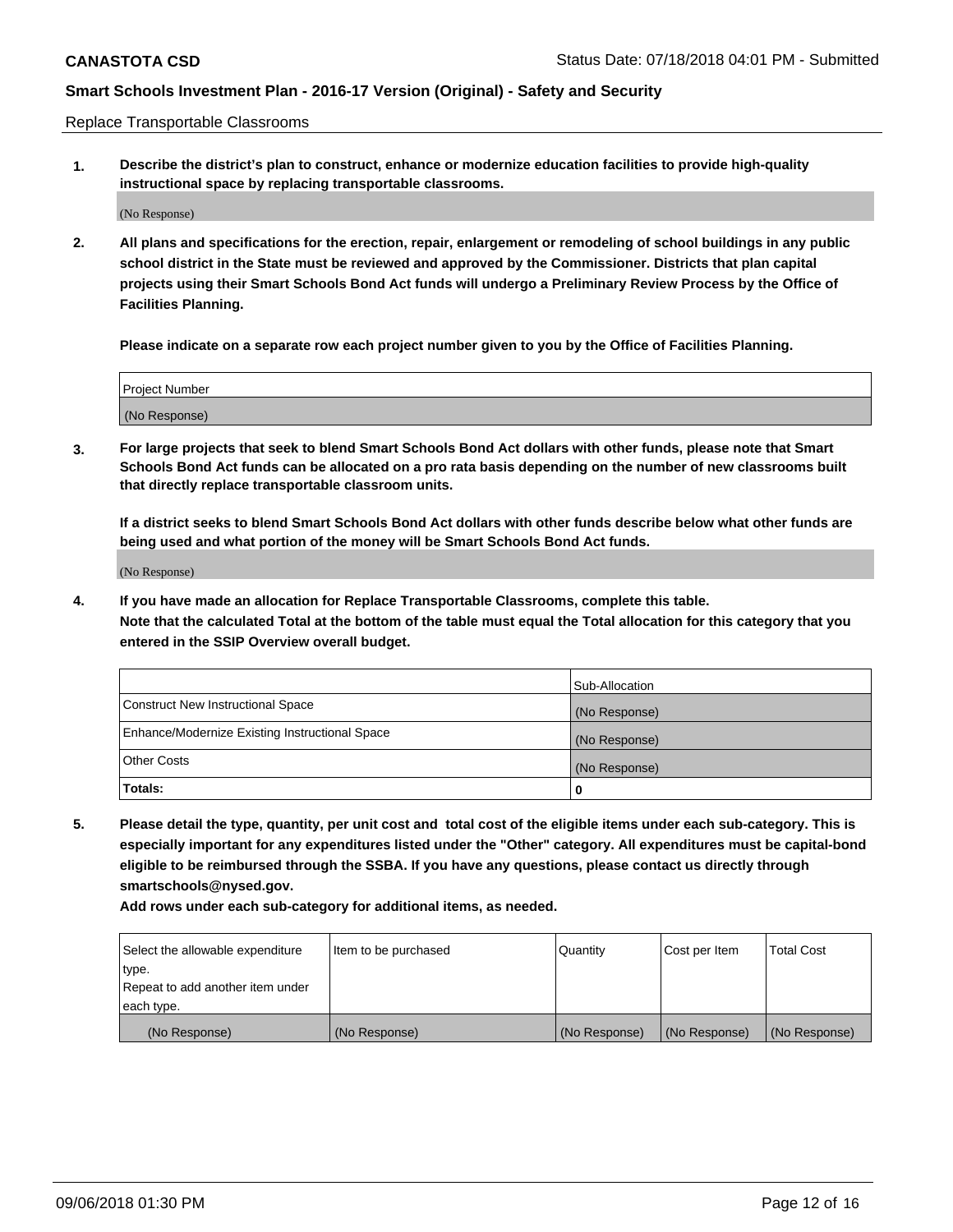#### High-Tech Security Features

### **1. Describe how you intend to use Smart Schools Bond Act funds to install high-tech security features in school buildings and on school campuses.**

Canastota Central wishes to upgrade all of their security capacity in all of their buildings.

Canastota proposes a total upgrade of their video surveillance system including digital cameras at all buildings, extended video retention, and ip based cameras activated by motion. The current analog system is limited to small sections of one of the buildings and has very limited capacity for video retention.

Canastota also proposes a digital emergency classroom notification system be installed in all classrooms and instructional spaces. This system will have the capacity for both digital and audio messaging during emergencies. Currently, there are areas that have no notification capacity and others that are limited to audio only. The additional ability to digitally communicate with visual display messages could prove critical in the event of an emergency.

For a third component, Canastota Central plans to upgrade their access control system. Many doors currently have swipe readers and the staff has carried cards in the past. With the funds from this grant, additional doors will be equipped with swipe readers. In addition, these swipe units will be coordinated with the camera security system. In the even a door is forced open, the individual entering will be photographed and their location will be traced with video cameras.

**2. All plans and specifications for the erection, repair, enlargement or remodeling of school buildings in any public school district in the State must be reviewed and approved by the Commissioner. Districts that plan capital projects using their Smart Schools Bond Act funds will undergo a Preliminary Review Process by the Office of Facilities Planning.** 

**Please indicate on a separate row each project number given to you by the Office of Facilities Planning.**

| <b>Project Number</b> |  |
|-----------------------|--|
| 25-09-01-06-7-999-003 |  |

#### **3. Was your project deemed eligible for streamlined Review?**

- □ Yes
- $\boxtimes$  No
- **4. Include the name and license number of the architect or engineer of record.**

| Name           | License Number |
|----------------|----------------|
| Jason Benedict | 312111         |

**5. If you have made an allocation for High-Tech Security Features, complete this table.**

**Note that the calculated Total at the bottom of the table must equal the Total allocation for this category that you entered in the SSIP Overview overall budget.**

|                                                      | Sub-Allocation |
|------------------------------------------------------|----------------|
| Capital-Intensive Security Project (Standard Review) | $\mathbf 0$    |
| <b>Electronic Security System</b>                    | 879,452        |
| <b>Entry Control System</b>                          | 70,640         |
| Approved Door Hardening Project                      | $\Omega$       |
| <b>Other Costs</b>                                   | 70,000         |
| Totals:                                              | 1,020,092      |

**6. Please detail the type, quantity, per unit cost and total cost of the eligible items under each sub-category. This is especially important for any expenditures listed under the "Other" category. All expenditures must be capital-bond eligible to be reimbursed through the SSBA. If you have any questions, please contact us directly through smartschools@nysed.gov.**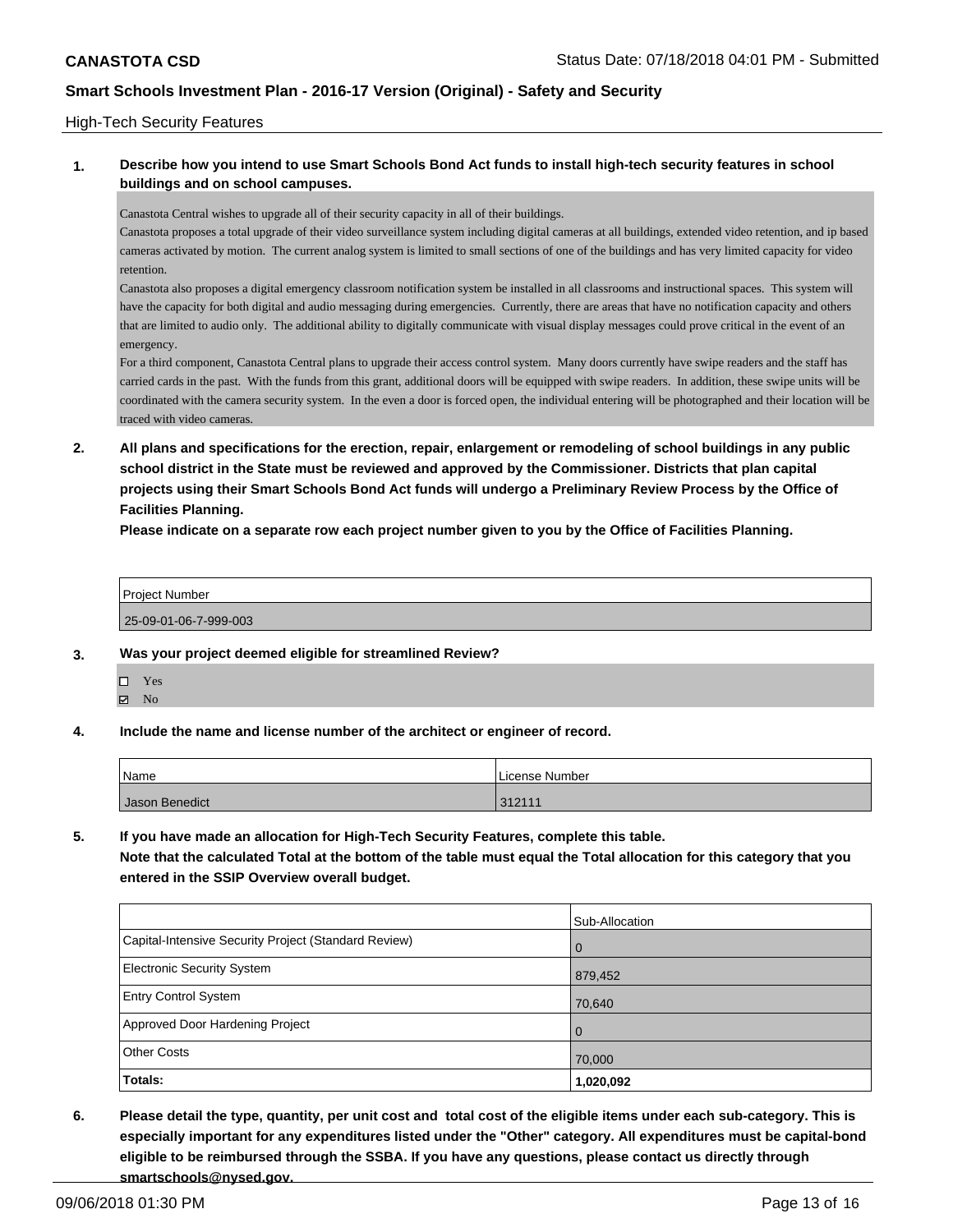## High-Tech Security Features

| Select the allowable expenditure<br>type.<br>Repeat to add another item under | Item to be purchased                                                         | Quantity | Cost per Item | <b>Total Cost</b> |
|-------------------------------------------------------------------------------|------------------------------------------------------------------------------|----------|---------------|-------------------|
| each type.                                                                    |                                                                              |          |               |                   |
| <b>Entry Control System</b>                                                   | <b>Enterprise Web-Based PACS</b><br>Hardware Appliance                       | 1.00     | 3,749         | 3,749             |
| <b>Entry Control System</b>                                                   | 2 Reader Interface Mag Module                                                | 11.00    | 450           | 4,950             |
| <b>Entry Control System</b>                                                   | 2 Reader Interface Module, 2 in, 2 out                                       | 5.00     | 535           | 2,675             |
| <b>Entry Control System</b>                                                   | AC-SW-BDGE Badge Application<br>Software                                     | 1.00     | 750           | 750               |
| <b>Entry Control System</b>                                                   | M1124 1MP Indoor IP Camera                                                   | 1.00     | 342           | 342               |
| <b>Entry Control System</b>                                                   | CP for 1 Access Door 12 x 12                                                 | 11.00    | 231           | 2,541             |
| <b>Entry Control System</b>                                                   | CP for 1 Access Door 16x19                                                   | 5.00     | 491           | 2,455             |
| <b>Entry Control System</b>                                                   | DTC4250E Digital Dual Sided Badge<br>Printer                                 | 1.00     | 3,119         | 3,119             |
| <b>Entry Control System</b>                                                   | <b>Digital Cleaning Kit</b>                                                  | 1.00     | 32            | 32                |
| <b>Entry Control System</b>                                                   | Digital Camera Tripod                                                        | 1.00     | 27            | 27                |
| <b>Electronic Security System</b>                                             | 1C-ACC5-ENT Acc5 Enterprise<br>Licenses for 1 camera                         | 146.00   | 302           | 44,092            |
| <b>Electronic Security System</b>                                             | 3.0C H4A BO1-IR 3 Megapixel WDR<br>Light catcher Camera with 3-9 mm<br>lense | 7.00     | 931           | 6,517             |
| <b>Electronic Security System</b>                                             | 3.0 H4A B02-IR 3 megapixel WDR<br>Light Catcher 9.22 mm lense                | 7.00     | 967           | 6,769             |
| <b>Electronic Security System</b>                                             | 5.0 H4A D1 5.0 megapixel Light<br>Catcher Camera with dome                   | 16.00    | 859           | 13,744            |
| <b>Electronic Security System</b>                                             | 5.0 H4A B01-IR 5.0 megapixel camera<br>with InfraRed capacity                | 3.00     | 1,040         | 3,120             |
| <b>Electronic Security System</b>                                             | 8L H4PRO-B 4K UHD 4.3-8mm<br>camera with Infra Red                           | 2.00     | 1,350         | 2,700             |
| <b>Electronic Security System</b>                                             | 16L H4PRO-B 5K HD Pro Camera with<br><b>Light Catcher Tech</b>               | 6.00     | 6,750         | 40,500            |
| <b>Electronic Security System</b>                                             | Day CamKit 1                                                                 | 337.00   | 28            | 9,436             |
| <b>Electronic Security System</b>                                             | Day CamKit 2                                                                 | 87.00    | 98            | 8,526             |
| <b>Electronic Security System</b>                                             | ES HD HWS-LG large format<br>Enclosure for HD camera with heater             | 21.00    | 374           | 7,854             |
| <b>Electronic Security System</b>                                             | ES HD IPM PoE+ power module for<br><b>Heated enclosures</b>                  | 21.00    | 211           | 4,431             |
| <b>Electronic Security System</b>                                             | ES-HD-MNT-PLATE Reinforcing Wall<br>Mount for Large format enclosures        | 21.00    | 36            | 756               |
| <b>Electronic Security System</b>                                             | H4-BO-JBox Junction Box for HD                                               | 20.00    | 81            | 1,620             |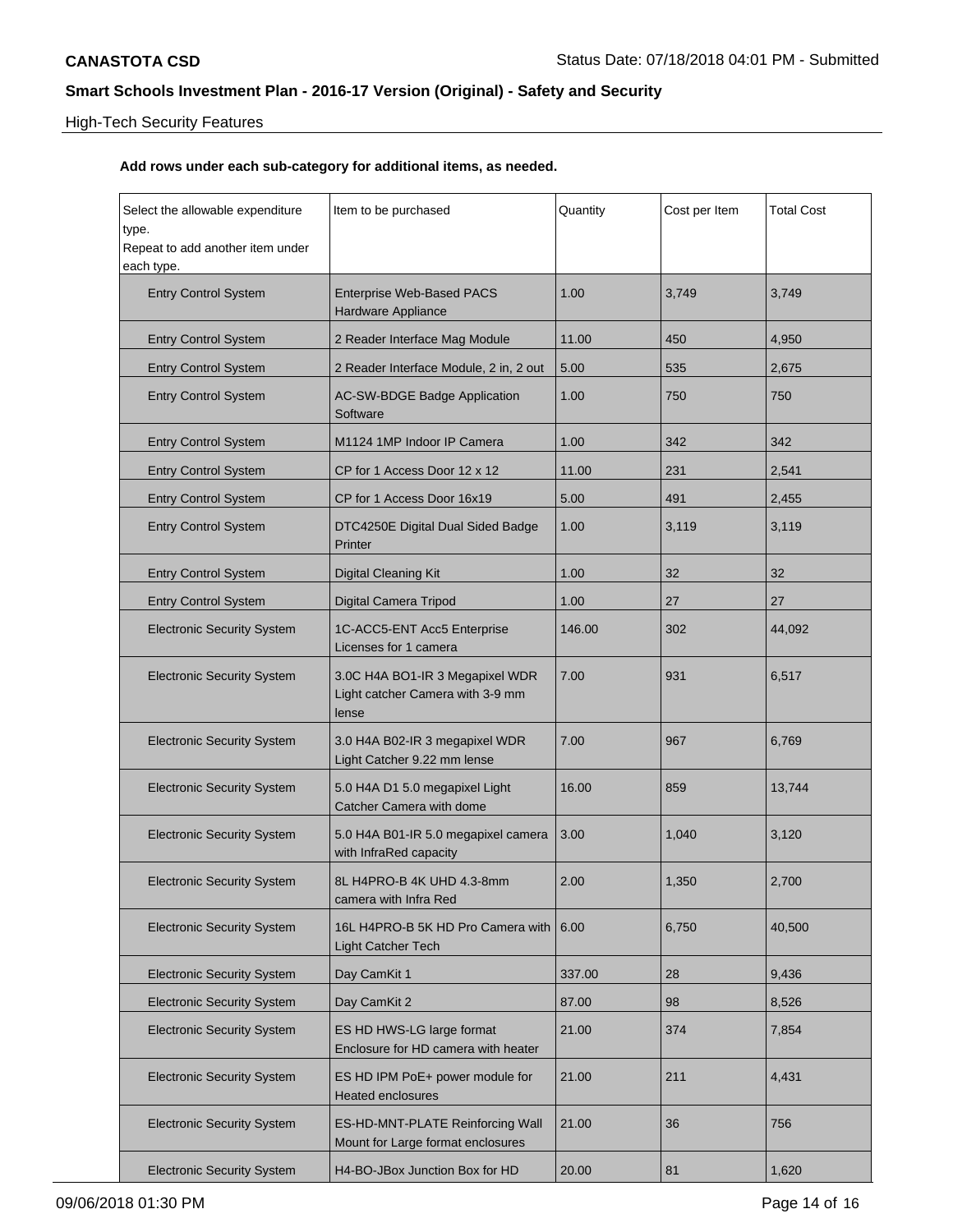# High-Tech Security Features

| Select the allowable expenditure<br>type.<br>Repeat to add another item under<br>each type. | Item to be purchased                                                          | Quantity | Cost per Item | <b>Total Cost</b> |
|---------------------------------------------------------------------------------------------|-------------------------------------------------------------------------------|----------|---------------|-------------------|
|                                                                                             | <b>Bullet Cameras</b>                                                         |          |               |                   |
| <b>Electronic Security System</b>                                                           | <b>IPCSS-RWB-1C Dual Sided</b><br><b>Classroom Notification with flashers</b> | 196.00   | 931           | 182,476           |
| <b>Electronic Security System</b>                                                           | <b>IPCDS-RWB-1C Dual Sided</b><br><b>Classroom Notification Device</b>        | 27.00    | 1,470         | 39,690            |
| <b>Electronic Security System</b>                                                           | IPSIGNL-RWB-1C LGI Large<br>notification device                               | 8.00     | 1,568         | 12,544            |
| <b>Electronic Security System</b>                                                           | NVS-4-A-H Video Security Server                                               | 5.00     | 11,064        | 55,320            |
| <b>Electronic Security System</b>                                                           | C6-4P-WJBB-03-B-OR 3' Cat 6<br>Copper Patch Cable ORANGE                      | 137.00   | 5             | 685               |
| <b>Electronic Security System</b>                                                           | POE-INJ2 Plus NA Single Port Gig<br>Power Injector                            | 54.00    | 68            | 3,672             |
| <b>Electronic Security System</b>                                                           | Cat 6 Cable Drops                                                             | 670.00   | 500           | 335,000           |
| <b>Electronic Security System</b>                                                           | <b>Security Installation Services</b>                                         | 1.00     | 100,000       | 100,000           |
| <b>Other Costs</b>                                                                          | <b>Constrtuction Contingencies</b>                                            | 1.00     | 70,000        | 70,000            |
| <b>Entry Control System</b>                                                                 | Hardware installation and configuration                                       | 1.00     | 50,000        | 50,000            |